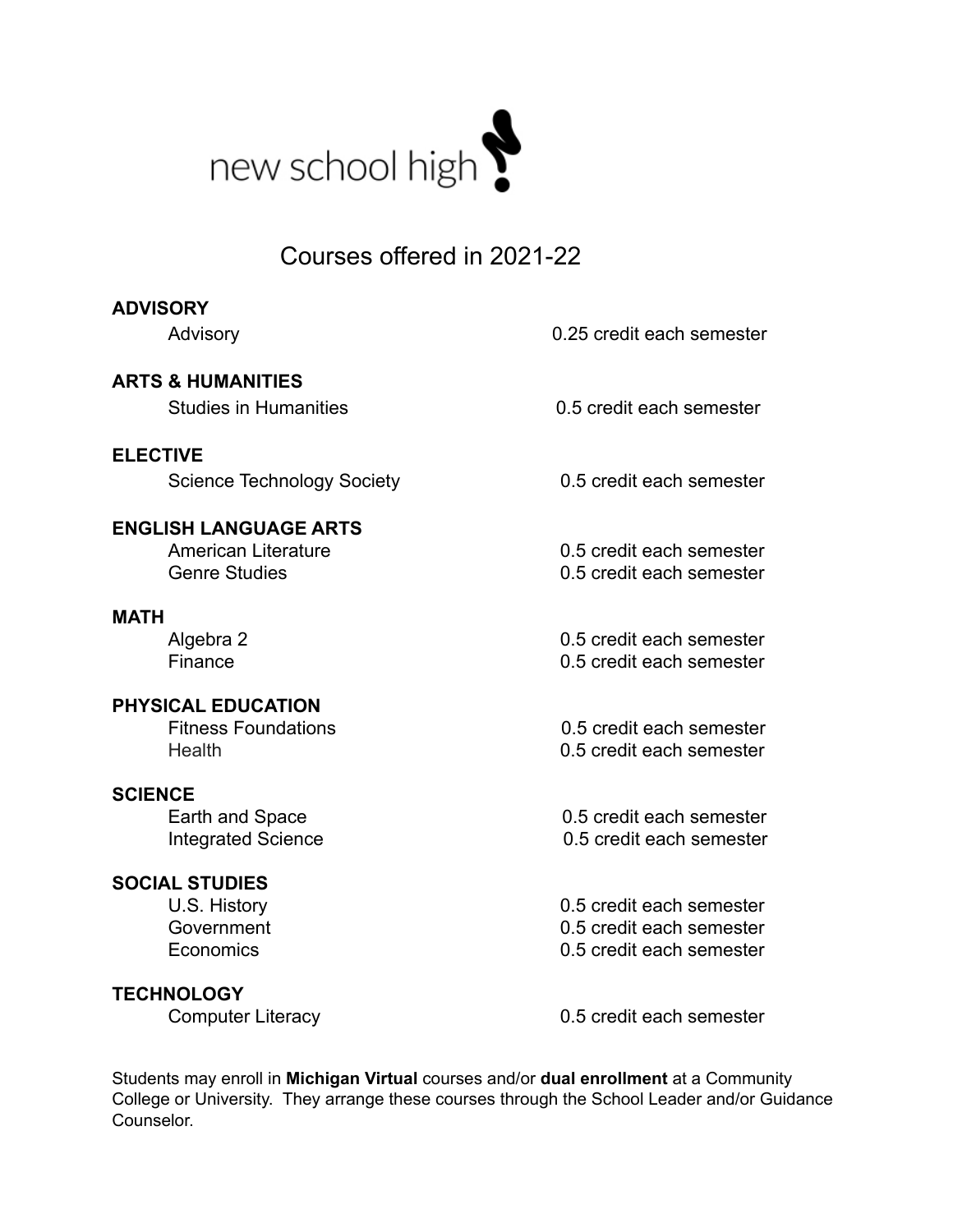# NSH GRADUATION REQUIREMENTS

| <b>Content Area</b>                                           | # of credits |
|---------------------------------------------------------------|--------------|
| English                                                       | 4 credits    |
| Math                                                          | 4 credits    |
| <b>Social Studies</b><br>Includes .5 Government, .5 Economics | 3 credits    |
| Science                                                       | 3 credits    |
| <b>PE/Health</b><br>Includes .5 Michigan Model Health         | 4 credits    |
| Arts/World Language                                           | 3 credits    |
| Technology                                                    | 1 credit     |
| Advisory<br>.25 per semester                                  | 2 credits    |
| <b>TOTAL</b>                                                  | 24 credits   |